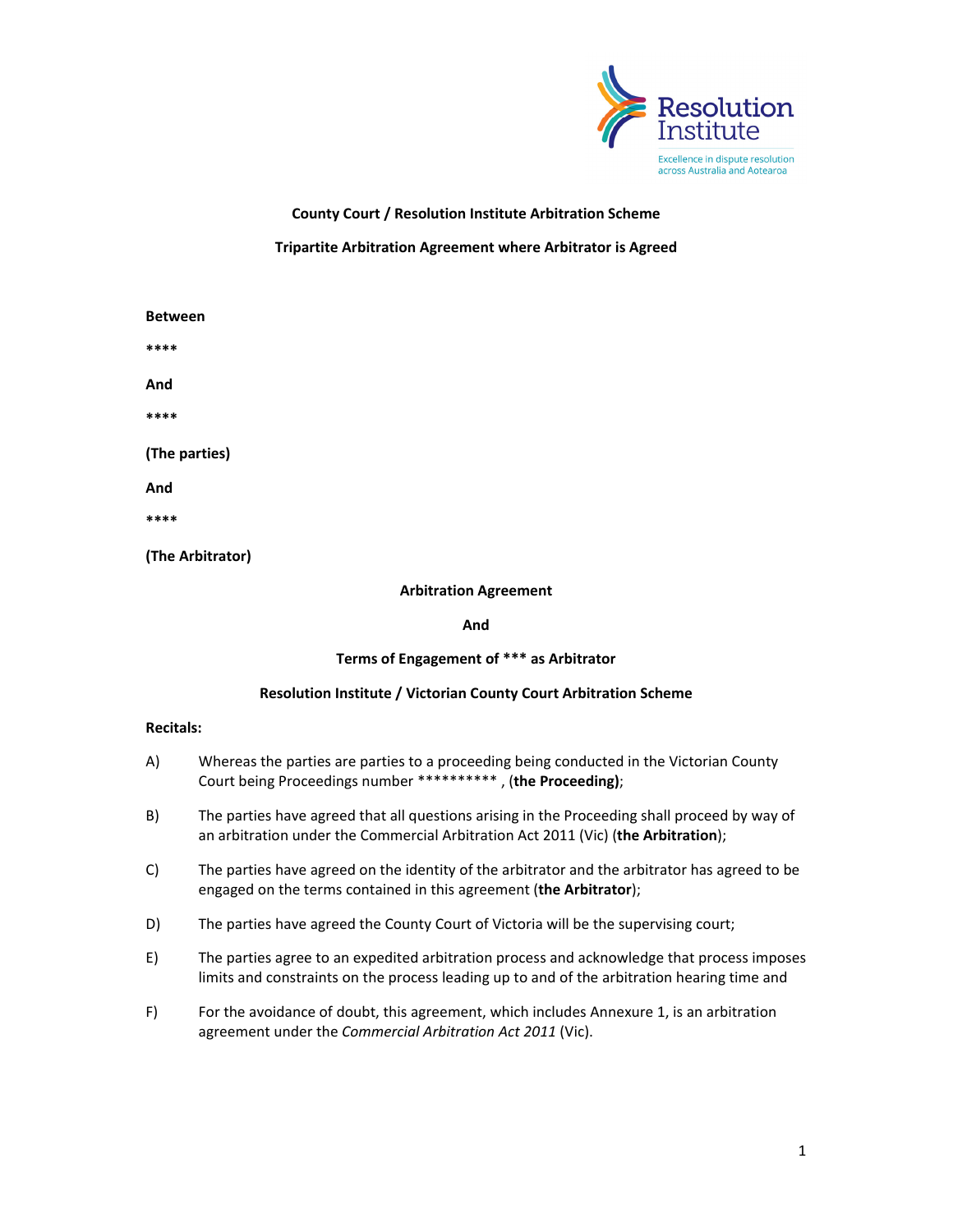

#### **The Parties and the Arbitrator agree:**

- 1) The Arbitration is to be conducted by the Arbitrator.
- 2) The Arbitrator shall be paid equally by the parties:
	- (a) at the rates and to the capped amount as set out in Annexure 1;
	- (b) the Arbitration will, unless the parties agree otherwise, be concluded to award (other than on costs) in the period as set out in Annexure 1 (**the Agreed Maximum Arbitration Period)**;
	- (c) the procedure for the Arbitration shall be as set out in Annexure 1 and otherwise as set by the Arbitrator in his or her sole discretion. In exercising that discretion, the Arbitrator will hold paramount the parties' agreement that the arbitration is to be concluded in the Agreed Maximum Arbitration Period.
- 3) The supervising court of the Arbitration shall be the County Court of Victoria.
- 4) All costs incurred in the Proceeding are to be taken as cost in the Arbitration and may be awarded as between the parties as the Arbitrator determines.
- 5) Save where amended by this Agreement, the Resolution Institute 2020 Arbitration Rules (**the RI Rules**) are agreed to apply to the Arbitration.
- 6) Rules 3 and 4 of the RI Rules are deleted and the Arbitration is agreed to commence on the making of this agreement.
- 7) Except in the case of fraud:<sup>1</sup>
	- (a) the Arbitrator shall not be liable to the parties or any of them upon any cause of action whatsoever for anything done or omitted to be done by the Arbitrator;
	- (b) the parties severally indemnify and keep indemnified the Arbitrator against all actions, suits, proceedings, disputes, differences, accounts, claims, demands, costs, expenses, and damages of any kind whatsoever (**claims)** which include but is not limited to defamation, bias or other misconduct, whether such cause of action or claims arise:
		- (i) Under or in connection with contract;
		- (ii) In tort for negligence, negligent advice or otherwise;

 $1$  Clause 7 is in similar terms to the form considered in 1144 Nepean Highway Pty Ltd v Abnote Australasia Pty Ltd [2009] VSCA 308 at [9], [12] and [14]